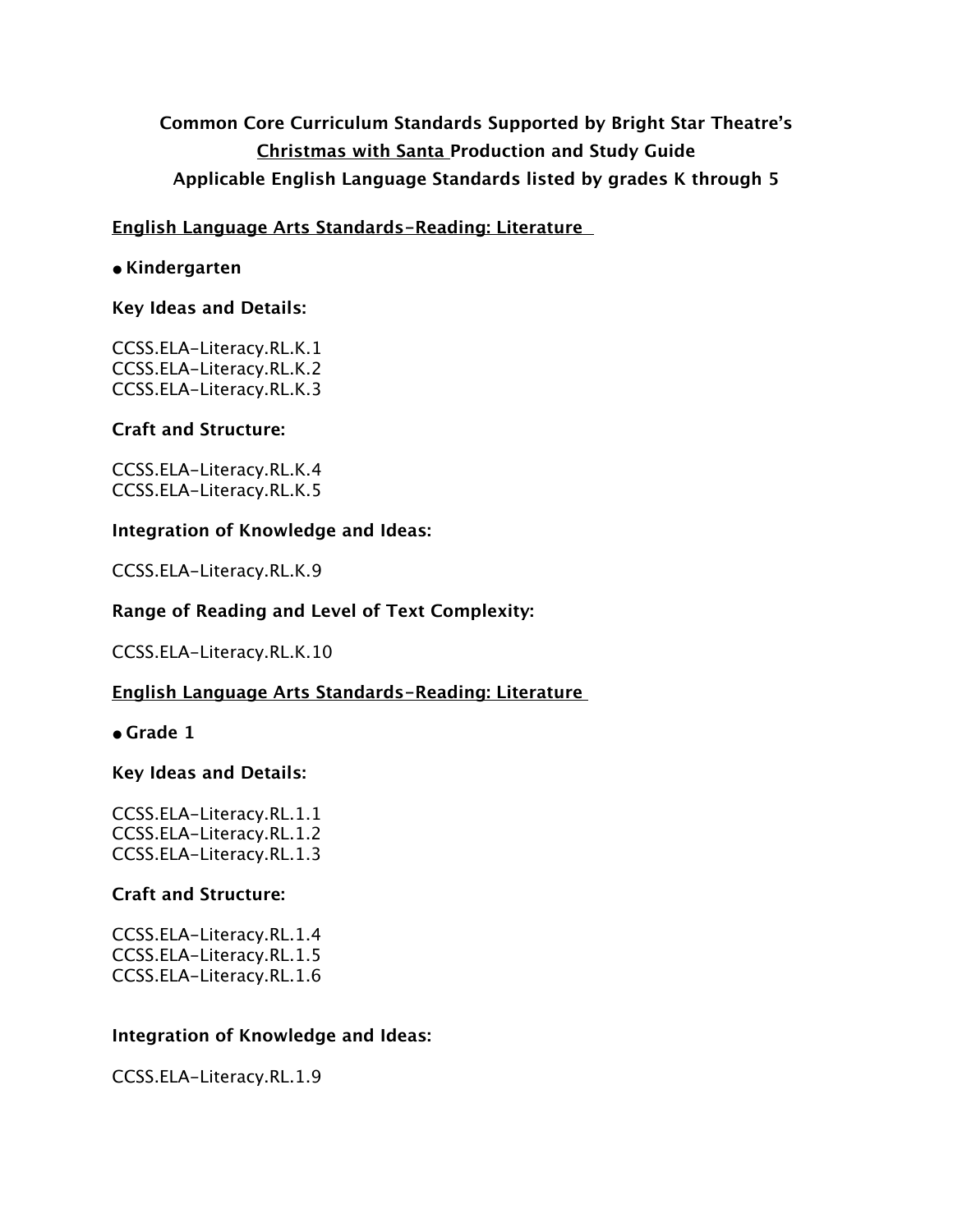## **English Language Arts Standards-Reading: Literature**

## • **Grade 2**

CCSS.ELA-Literacy.RL.2.1 CCSS.ELA-Literacy.RL.2.2 CCSS.ELA-Literacy.RL.2.3

#### **Craft and Structure:**

CCSS.ELA-Literacy.RL.2.4 CCSS.ELA-Literacy.RL.2.5 CCSS.ELA-Literacy.RL.2.6

#### **Integration of Knowledge and Ideas:**

CCSS.ELA-Literacy.RL.2.9

### **Range of Reading and Level of Text Complexity:**

CCSS.ELA-Literacy.RL.2.10

## **English Language Arts Standards-Reading: Literature**

#### **• Grade 3**

### **Key Ideas and Details:**

CCSS.ELA-Literacy.RL.3.1 CCSS.ELA-Literacy.RL.3.2 CCSS.ELA-Literacy.RL.3.3

### **Craft and Structure:**

CCSS.ELA-Literacy.RL.3.4 CCSS.ELA-Literacy.RL.3.5 CCSS.ELA-Literacy.RL.3.6

#### **Integration of Knowledge and Ideas:**

CCSS.ELA-Literacy.RL.3.9

### **Range of Reading and Level of Text Complexity:**

CCSS.ELA-Literacy.RL.3.10

### **English Language Arts Standards -Reading: Literature**

**• Grade 4**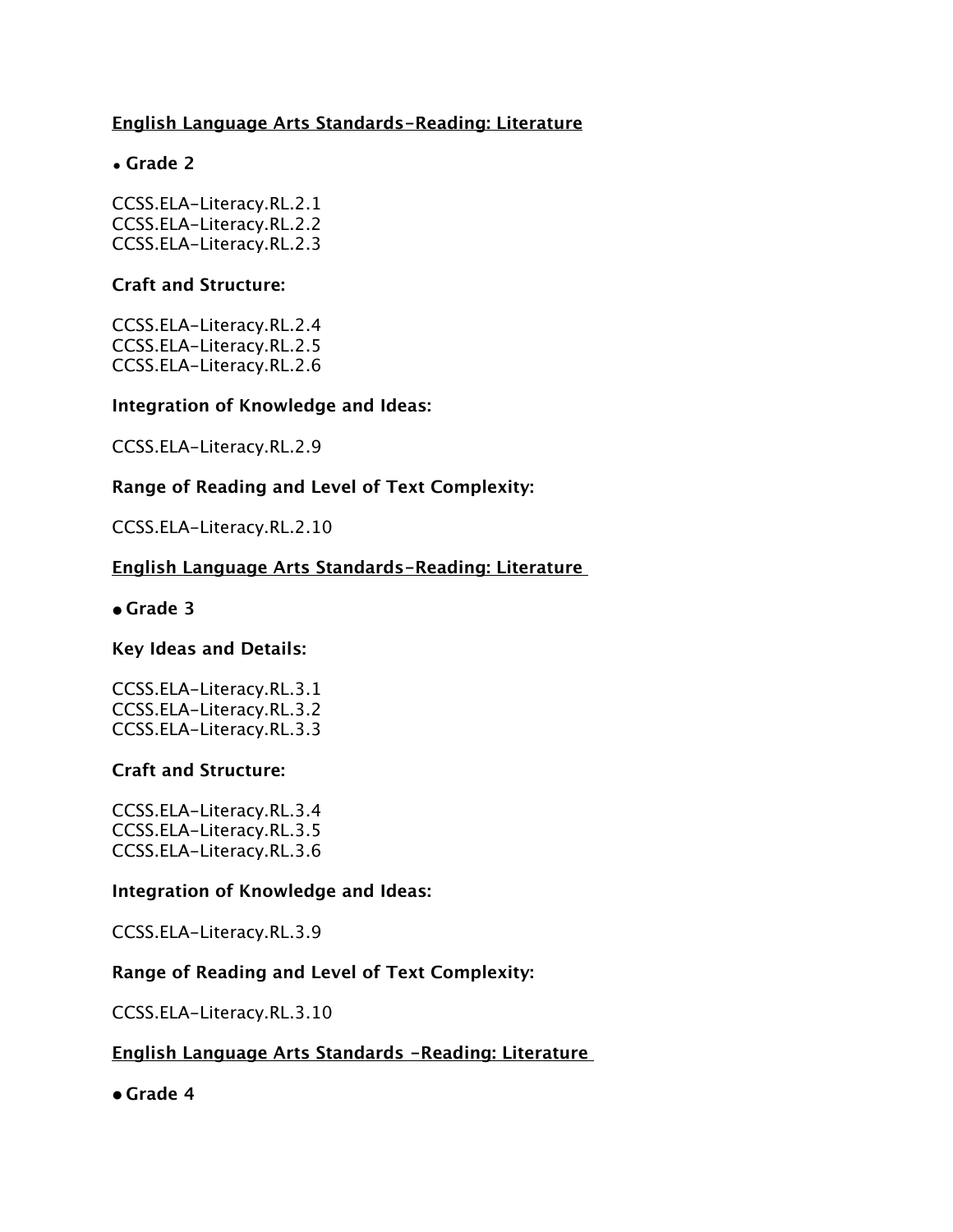CCSS.ELA-Literacy.RL.4.1 CCSS.ELA-Literacy.RL.4.2 CCSS.ELA-Literacy.RL.4.3

#### **Craft and Structure:**

CCSS.ELA-Literacy.RL.4.4 CCSS.ELA-Literacy.RL.4.5 CCSS.ELA-Literacy.RL.4.6

#### **Integration of Knowledge and Ideas:**

CCSS.ELA-Literacy.RL.4.7 CCSS.ELA-Literacy.RL.4.9

### **Range of Reading and Level of Text Complexity:**

CCSS.ELA-Literacy.RL.4.10

## **English Language Arts Standards-Reading: Literature**

#### **• Grade 5**

#### **Craft and Structure:**

CCSS.ELA-Literacy.RL.5.4 CCSS.ELA-Literacy.RL.5.5 CCSS.ELA-Literacy.RL.5.6

#### **Integration of Knowledge and Ideas:**

CCSS.ELA-Literacy.RL.5.7 CCSS.ELA-Literacy.RL.5.9

### **Range of Reading and Level of Text Complexity:**

CCSS.ELA-Literacy.RL.5.10

### **English Language Arts Standards-Reading: Informational Text**

**• Kindergarten**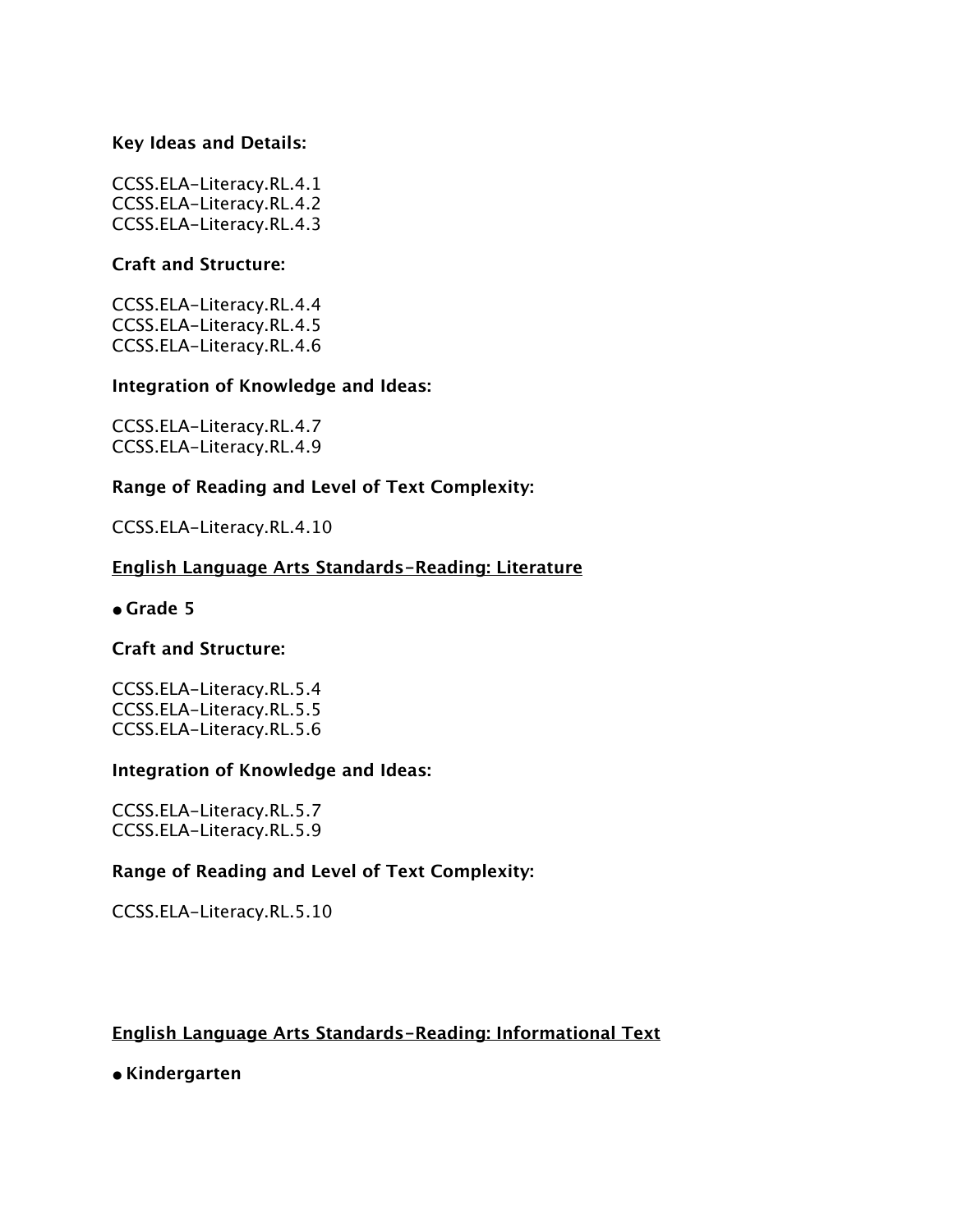CCSS.ELA-Literacy.RI.K.1 CCSS.ELA-Literacy.RI.K.2 CCSS.ELA-Literacy.RI.K.3 **Craft and Structure:**

CCSS.ELA-Literacy.RI.K.4

### **Integration of Knowledge and Ideas:**

CCSS.ELA-Literacy.RI.K.8 CCSS.ELA-Literacy.RI.K.9

## **Range of Reading and Level of Text Complexity:**

CCSS.ELA-Literacy.RI.K.10

## **English Language Arts Standards -Reading: Informational Text**

**• Grade 1**

### **Key Ideas and Details:**

CCSS.ELA-Literacy.RI.1.1 CCSS.ELA-Literacy.RI.1.2 CCSS.ELA-Literacy.RI.1.3

### **Craft and Structure:**

CCSS.ELA-Literacy.RI.1.4

### **Integration of Knowledge and Ideas:**

CCSS.ELA-Literacy.RI.1.7 CCSS.ELA-Literacy.RI.1.8 CCSS.ELA-Literacy.RI.1.9

## **Range of Reading and Level of Text Complexity:**

CCSS.ELA-Literacy.RI.1.10

## **English Language Arts Standards-Reading: Informational Text**

**• Grade 2**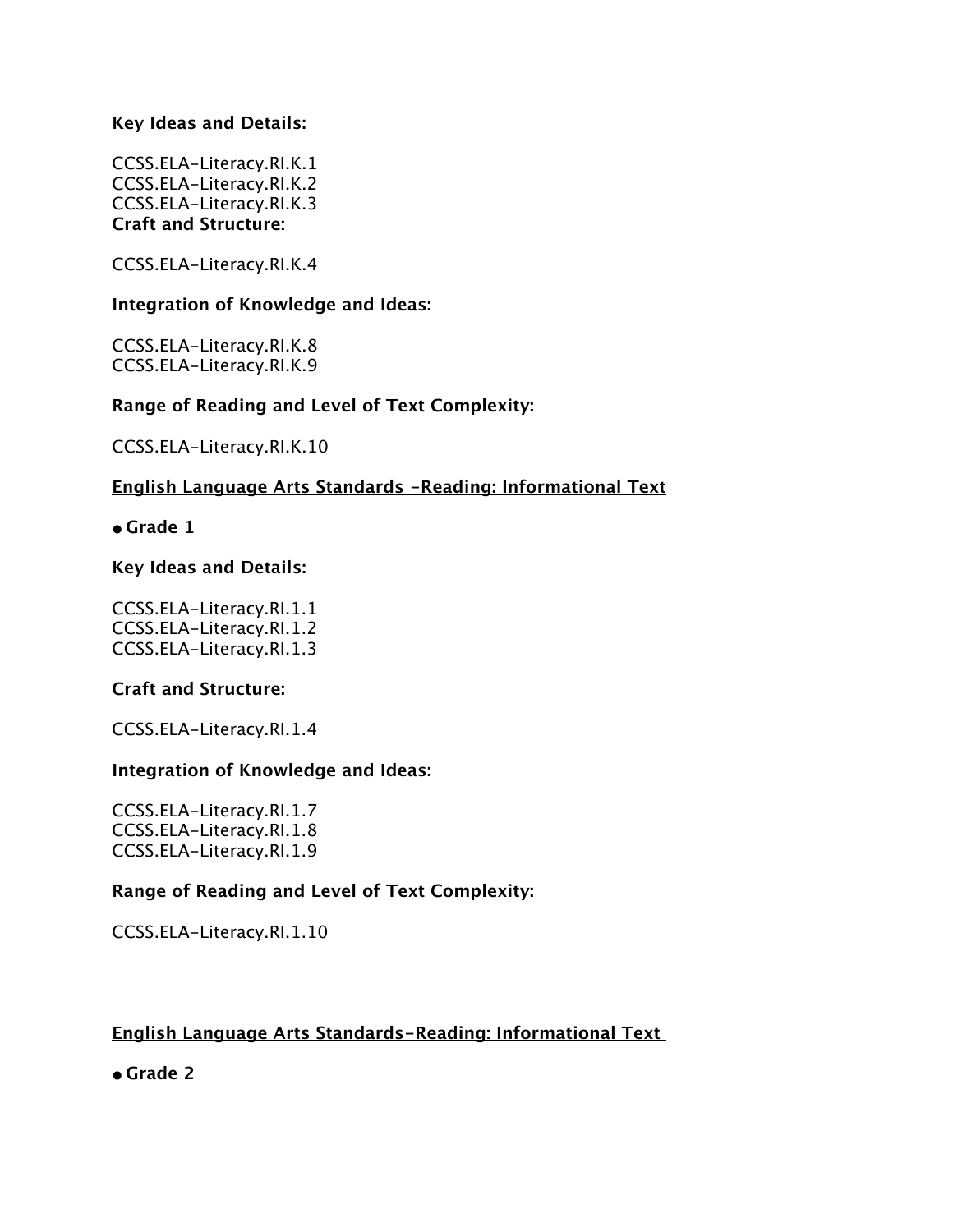CCSS.ELA-Literacy.RI.2.1 CCSS.ELA-Literacy.RI.2.3

### **Craft and Structure:**

CCSS.ELA-Literacy.RI.2.4 CCSS.ELA-Literacy.RI.2.6

## **Integration of Knowledge and Ideas:**

CCSS.ELA-Literacy.RI.2.7 CCSS.ELA-Literacy.RI.2.8 CCSS.ELA-Literacy.RI.2.9

## **Range of Reading and Level of Text Complexity:**

CCSS.ELA-Literacy.RI.2.10

## **English Language Arts Standards-Reading: Informational Text**

**• Grade 3**

### **Key Ideas and Details:**

CCSS.ELA-Literacy.RI.3.1 CCSS.ELA-Literacy.RI.3.2 CCSS.ELA-Literacy.RI.3.3

### **Craft and Structure:**

CCSS.ELA-Literacy.RI.3.5 CCSS.ELA-Literacy.RI.3.6

### **Integration of Knowledge and Ideas:**

CCSS.ELA-Literacy.RI.3.7 CCSS.ELA-Literacy.RI.3.8 CCSS.ELA-Literacy.RI.3.9

## **Range of Reading and Level of Text Complexity:**

CCSS.ELA-Literacy.RI.3.10

## **English Language Arts Standards-Reading: Informational Text**

**• Grade 4**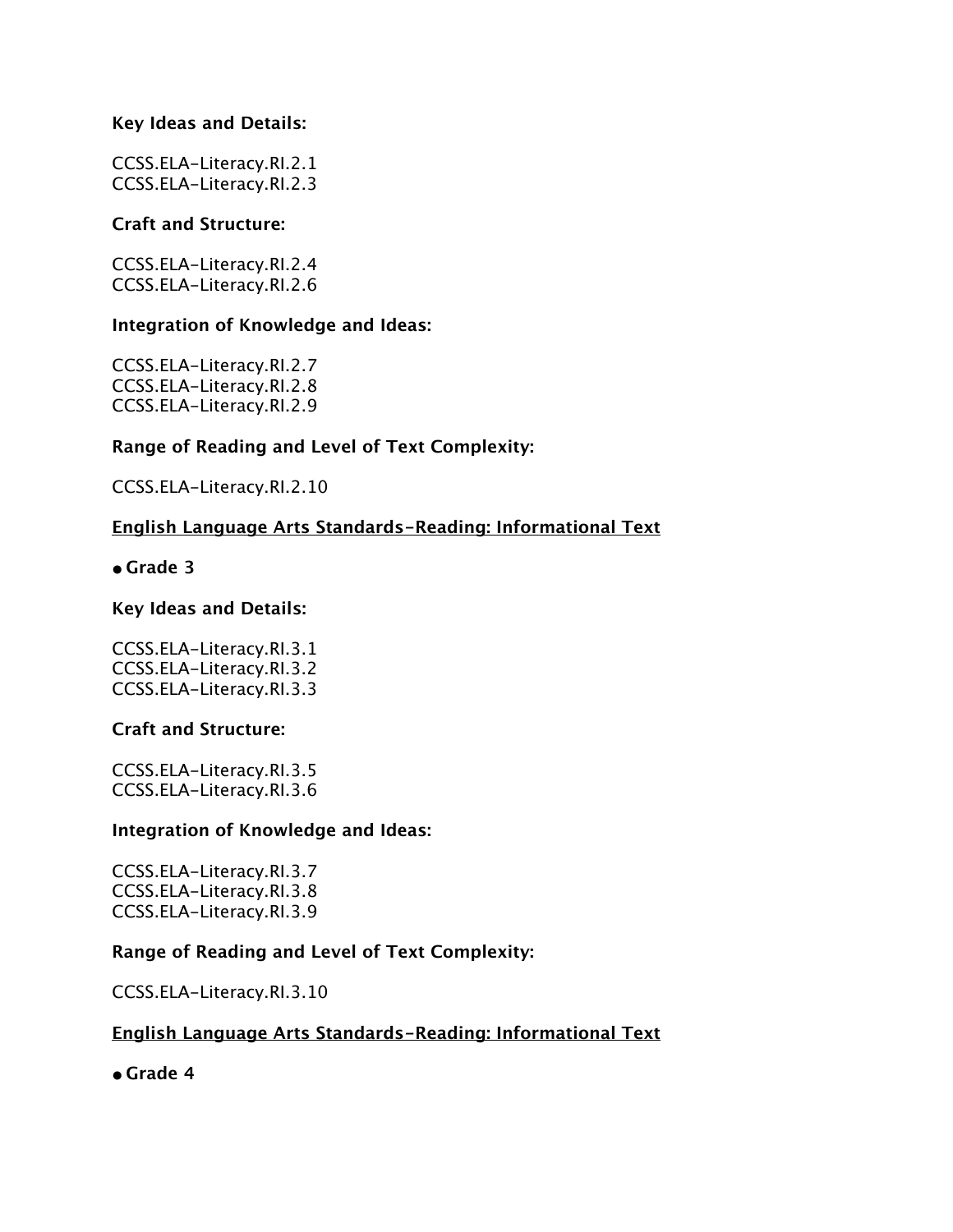CCSS.ELA-Literacy.RI.4.1 CCSS.ELA-Literacy.RI.4.2 CCSS.ELA-Literacy.RI.4.3

## **Craft and Structure:**

CCSS.ELA-Literacy.RI.4.5 CCSS.ELA-Literacy.RI.4.6

### **Integration of Knowledge and Ideas:**

CCSS.ELA-Literacy.RI.4.7 CCSS.ELA-Literacy.RI.4.8 CCSS.ELA-Literacy.RI.4.9

## **English Language Arts Standards-Reading: Informational Text**

### **• Grade 5**

### **Key Ideas and Details:**

CCSS.ELA-Literacy.RI.5.1 CCSS.ELA-Literacy.RI.5.2 CCSS.ELA-Literacy.RI.5.3

### **Craft and Structure:**

CCSS.ELA-Literacy.RI.5.5 CCSS.ELA-Literacy.RI.5.6

### **Integration of Knowledge and Ideas:**

CCSS.ELA-Literacy.RI.5.8 CCSS.ELA-Literacy.RI.5.9

## **English Language Arts Standards-Reading: Foundational Skills**

**• Kindergarten**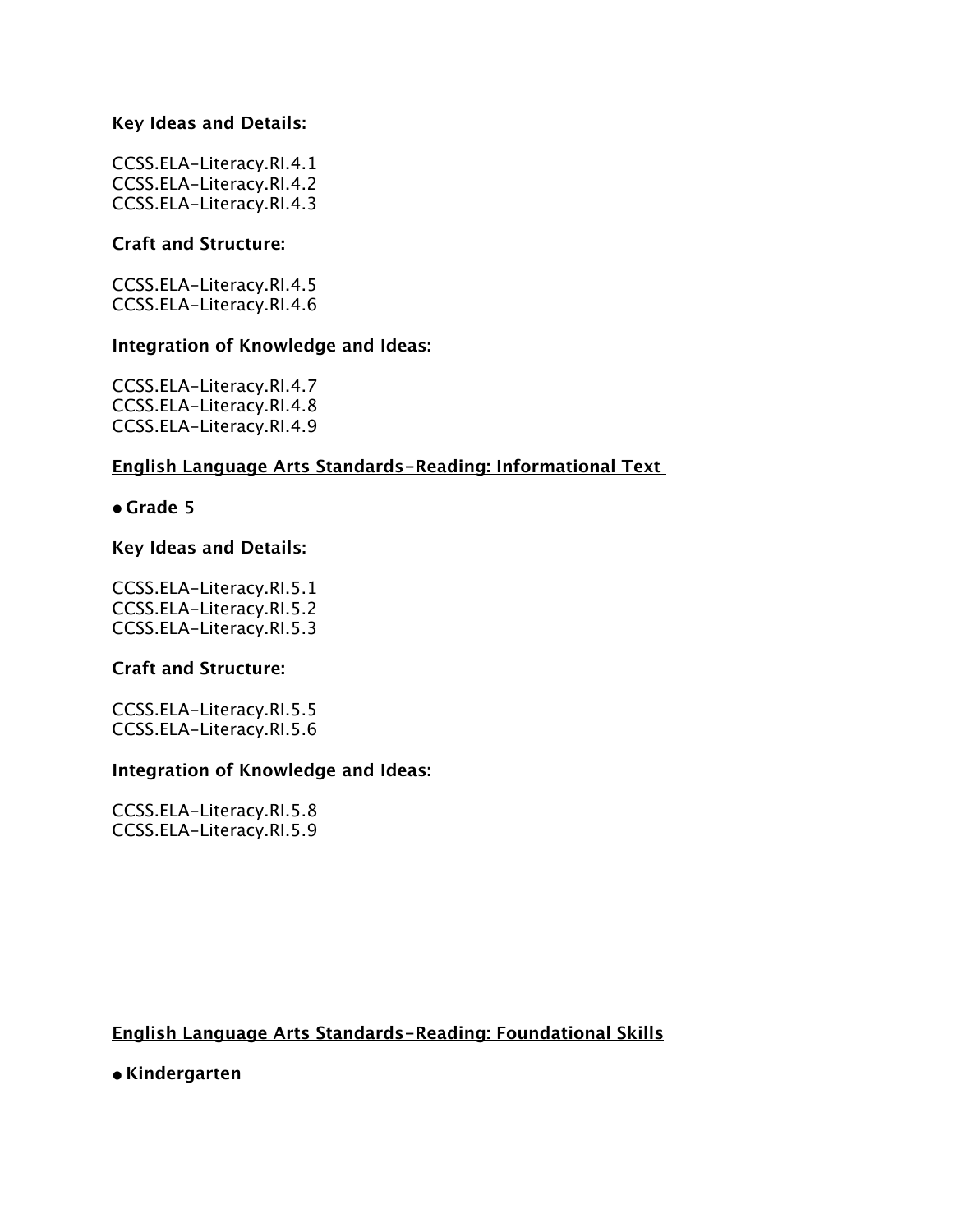## **Print Concepts:**

CCSS.ELA-Literacy.RF.K.1b

## **Phonological Awareness:**

CCSS.ELA-Literacy.RF.K.2

## **Phonics and Word Recognition:**

CCSS.ELA-Literacy.RF.K.3

## **English Language Arts Standards-Reading: Foundational Skills**

**• Grade 1**

**Print Concepts:**

CCSS.ELA-Literacy.RF.1.1a

## **Phonological Awareness:**

CCSS.ELA-Literacy.RF.1.2

## **Phonics and Word Recognition:**

CCSS.ELA-Literacy.RF.1.3

### **Fluency:**

CCSS.ELA-Literacy.RF.1.4 CCSS.ELA-Literacy.RF.1.4a CCSS.ELA-Literacy.RF.1.4c

### **English Language Arts Standards-Reading: Foundational Skills**

## **• Grade 2**

## **Phonics and Word Recognition:**

CCSS.ELA-Literacy.RF.2.3

## **Fluency:**

CCSS.ELA-Literacy.RF.2.4 CCSS.ELA-Literacy.RF.2.4a CCSS.ELA-Literacy.RF.2.4c

## **English Language Arts Standards-Reading: Foundational Skills**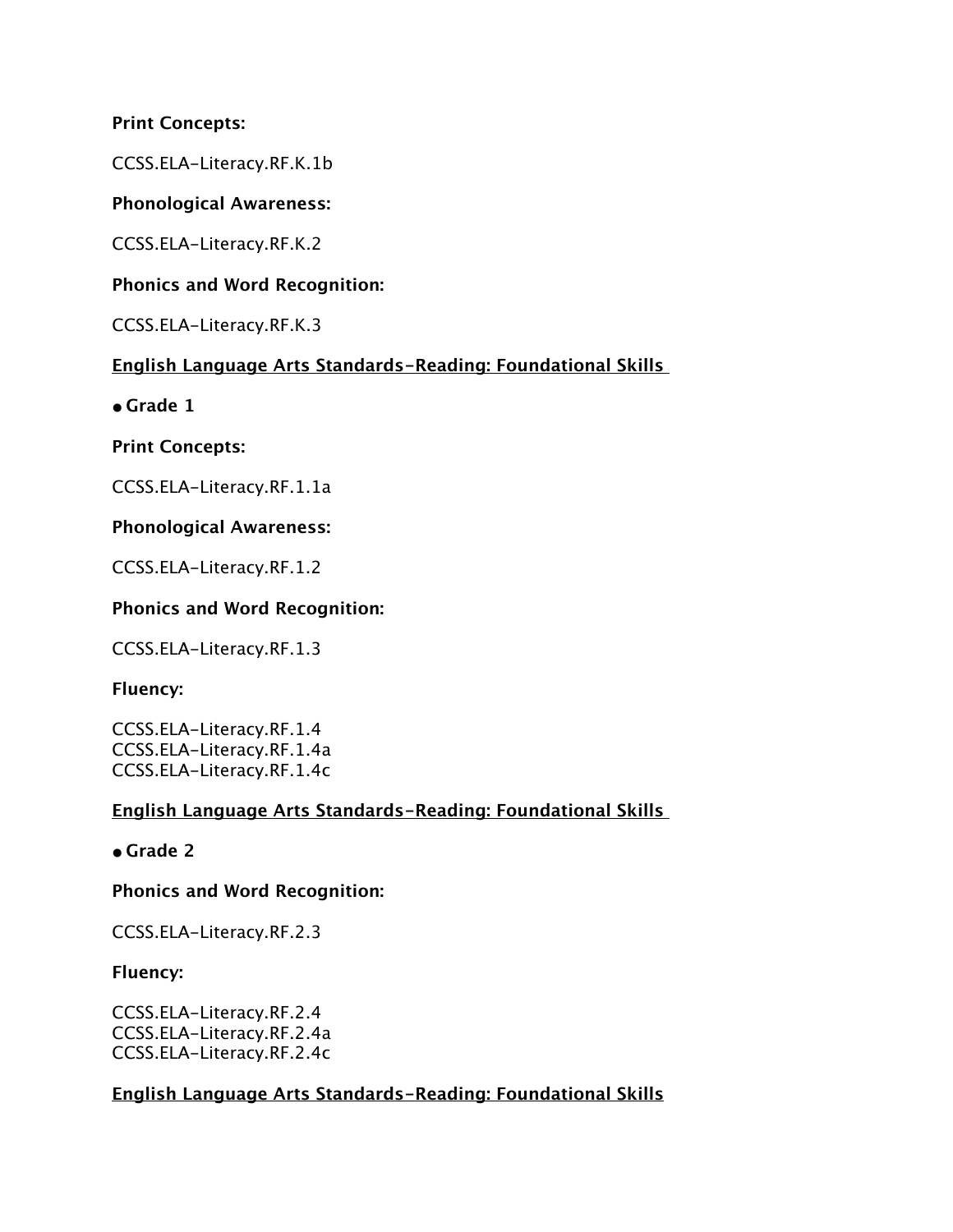**• Grade 3**

## **Phonics and Word Recognition:**

CCSS.ELA-Literacy.RF.3.3

### **Fluency:**

CCSS.ELA-Literacy.RF.3.4 CCSS.ELA-Literacy.RF.3.4a CCSS.ELA-Literacy.RF.3.4c

## **English Language Arts Standards-Reading: Foundational Skills**

## **• Grade 4**

### **Phonics and Word Recognition:**

CCSS.ELA-Literacy.RF.4.3

## **Fluency:**

CCSS.ELA-Literacy.RF.4.4 CCSS.ELA-Literacy.RF.4.4a CCSS.ELA-Literacy.RF.4.4b CCSS.ELA-Literacy.RF.4.4c

## **English Language Arts Standards-Reading: Foundational Skills**

### **• Grade 5**

### **Phonics and Word Recognition:**

CCSS.ELA-Literacy.RF.5.3

### **Fluency:**

CCSS.ELA-Literacy.RF.5.4 CCSS.ELA-Literacy.RF.5.4a CCSS.ELA-Literacy.RF.5.4c

## **English Language Arts Standards-Writing**

**• Kindergarten**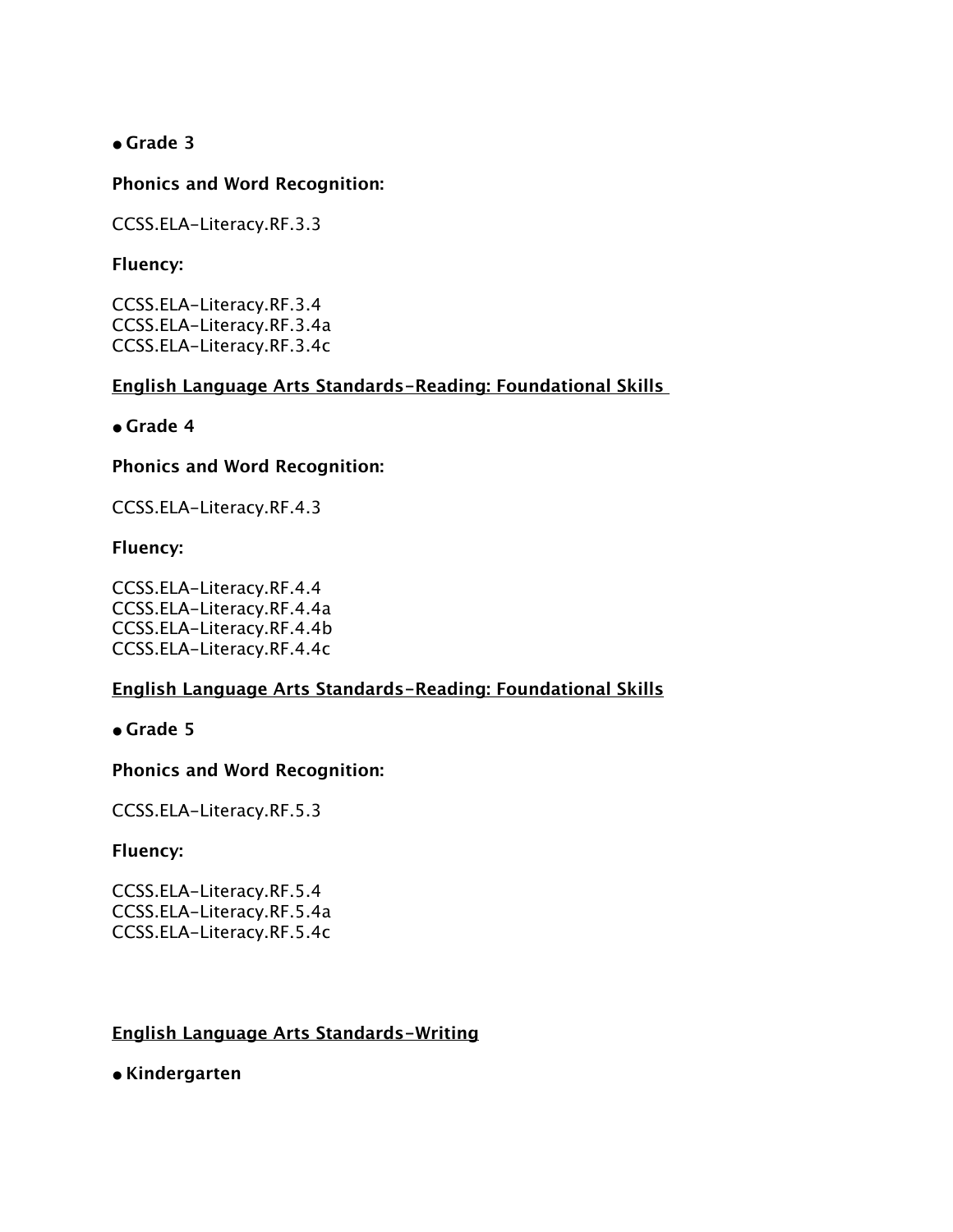### **Text Types and Purposes:**

CCSS.ELA-Literacy.W.K.1 CCSS.ELA-Literacy.W.K.2 CCSS.ELA-Literacy.W.K.3

## **Production and Distribution of Writing:**

CCSS.ELA-Literacy.W.K.5 CCSS.ELA-Literacy.W.K.6

### **Research to Build and Present Knowledge:**

CCSS.ELA-Literacy.W.K.8

### **English Language Arts Standards-Writing**

**• Grade 1**

### **Text Types and Purposes:**

CCSS.ELA-Literacy.W.1.1 CCSS.ELA-Literacy.W.1.2 CCSS.ELA-Literacy.W.1.3

CCSS.ELA-Literacy.W.1.5 CCSS.ELA-Literacy.W.1.6

### **Research to Build and Present Knowledge:**

CCSS.ELA-Literacy.W.1.8

### **English Language Arts Standards-Writing**

### **• Grade 2**

### **Text Types and Purposes:**

CCSS.ELA-Literacy.W.2.1 CCSS.ELA-Literacy.W.2.2 CCSS.ELA-Literacy.W.2.3

### **Production and Distribution of Writing:**

CCSS.ELA-Literacy.W.2.6

### **Research to Build and Present Knowledge:**

CCSS.ELA-Literacy.W.2.7 .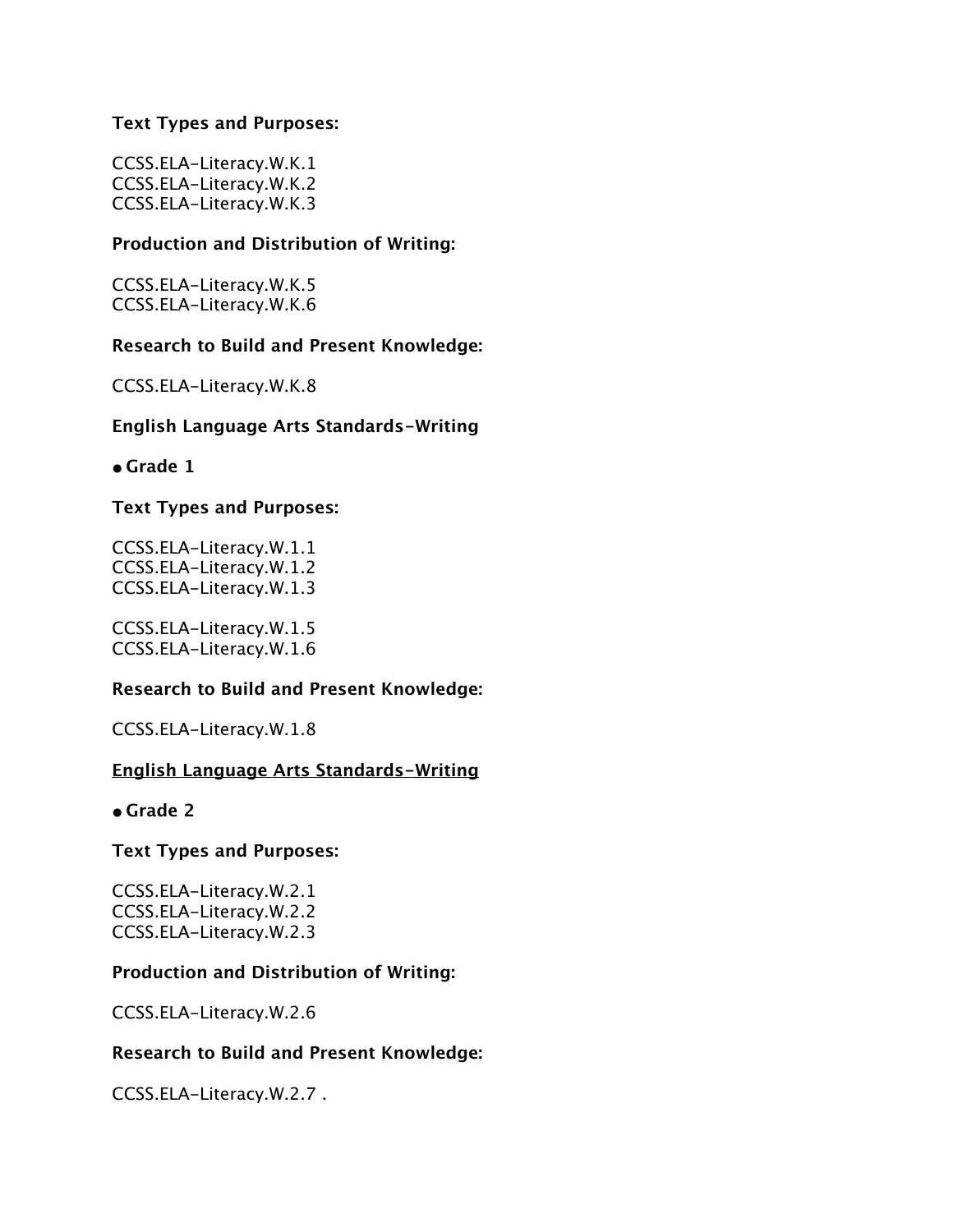CCSS.ELA-Literacy.W.2.8

#### **Range of Writing:**

#### **English Language Arts Standards -Writing**

#### **• Grade 3**

#### **Text Types and Purposes:**

CCSS.ELA-Literacy.W.3.1 CCSS.ELA-Literacy.W.3.1a CCSS.ELA-Literacy.W.3.1b CCSS.ELA-Literacy.W.3.2 CCSS.ELA-Literacy.W.3.2a CCSS.ELA-Literacy.W.3.3 CCSS.ELA-Literacy.W.3.3a CCSS.ELA-Literacy.W.3.3b CCSS.ELA-Literacy.W.3.3d

#### **Production and Distribution of Writing:**

CCSS.ELA-Literacy.W.3.4 CCSS.ELA-Literacy.W.3.5 CCSS.ELA-Literacy.W.3.6

### **Research to Build and Present Knowledge:**

CCSS.ELA-Literacy.W.3.7

#### **English Language Arts Standards-Writing**

#### **• Grade 4**

#### **Text Types and Purposes:**

CCSS.ELA-Literacy.W.4.1 CCSS.ELA-Literacy.W.4.1a CCSS.ELA-Literacy.W.4.1b CCSS.ELA-Literacy.W.4.2 CCSS.ELA-Literacy.W.4.2a. CCSS.ELA-Literacy.W.4.2b CCSS.ELA-Literacy.W.4.3 CCSS.ELA-Literacy.W.4.3a CCSS.ELA-Literacy.W.4.3b CCSS.ELA-Literacy.W.4.3d

#### **Production and Distribution of Writing:**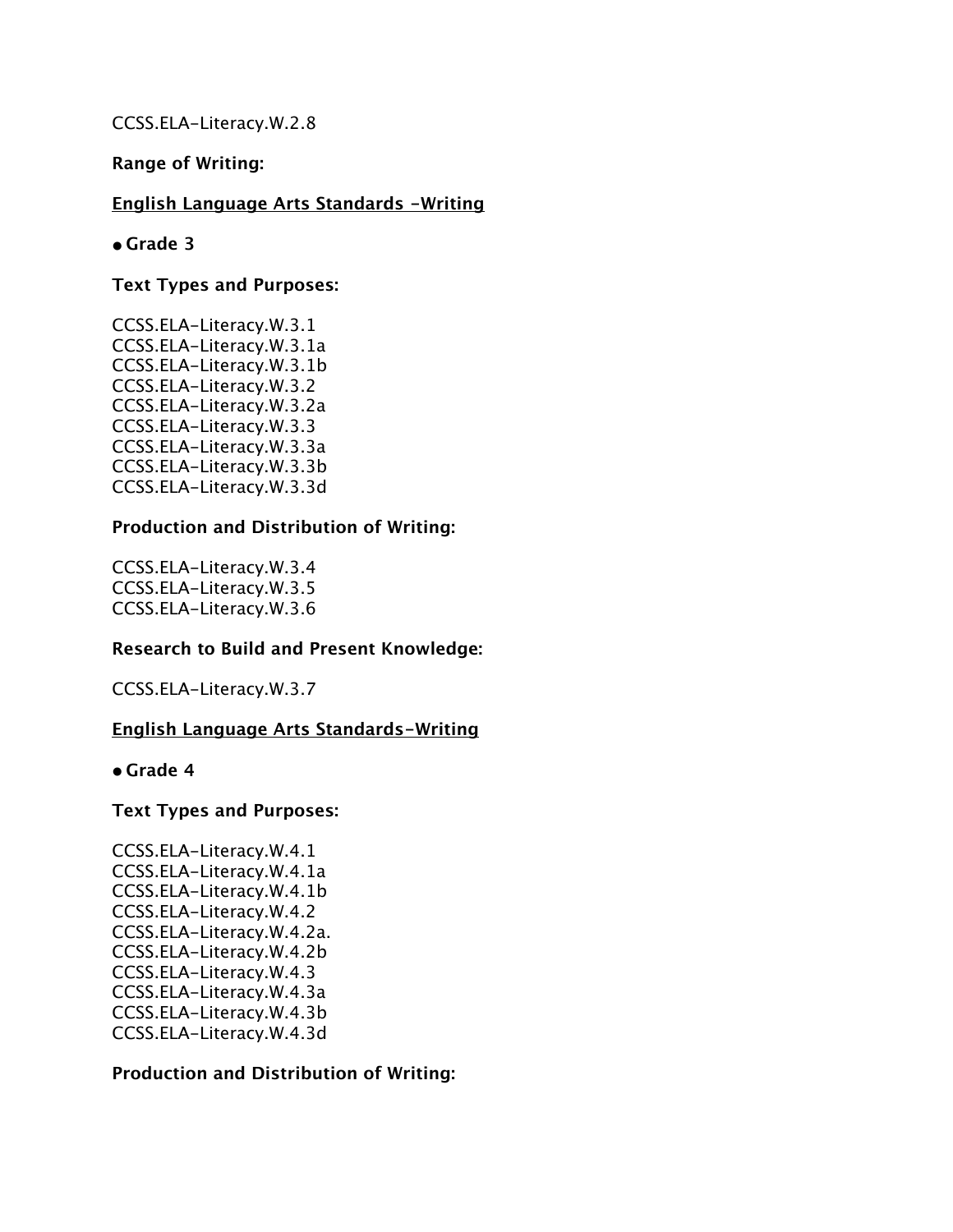CCSS.ELA-Literacy.W.4.4 CCSS.ELA-Literacy.W.4.6

### **Research to Build and Present Knowledge:**

CCSS.ELA-Literacy.W.4.7 CCSS.ELA-Literacy.W.4.8 CCSS.ELA-Literacy.W.4.9 CCSS.ELA-Literacy.W.4.9a CCSS.ELA-Literacy.W.4.9b

### **English Language Arts Standards-Writing**

### **• Grade 5**

### **Text Types and Purposes:**

CCSS.ELA-Literacy.W.5.1 CCSS.ELA-Literacy.W.5.1a CCSS.ELA-Literacy.W.5.1c CCSS.ELA-Literacy.W.5.2 CCSS.ELA-Literacy.W.5.2a CCSS.ELA-Literacy.W.5.2b. CCSS.ELA-Literacy.W.5.2c CCSS.ELA-Literacy.W.5.3 CCSS.ELA-Literacy.W.5.3a CCSS.ELA-Literacy.W.5.3b CCSS.ELA-Literacy.W.5.3d

### **Production and Distribution of Writing:**

CCSS.ELA-Literacy.W.5.4 CCSS.ELA-Literacy.W.5.6

### **Research to Build and Present Knowledge:**

CCSS.ELA-Literacy.W.5.7 CCSS.ELA-Literacy.W.5.8 CCSS.ELA-Literacy.W.5.9 CCSS.ELA-Literacy.W.5.9a

### **English Language Arts Standards-Speaking & Listening**

### **• Kindergarten**

### **Comprehension and Collaboration:**

CCSS.ELA-Literacy.SL.K.1 CCSS.ELA-Literacy.SL.K.1a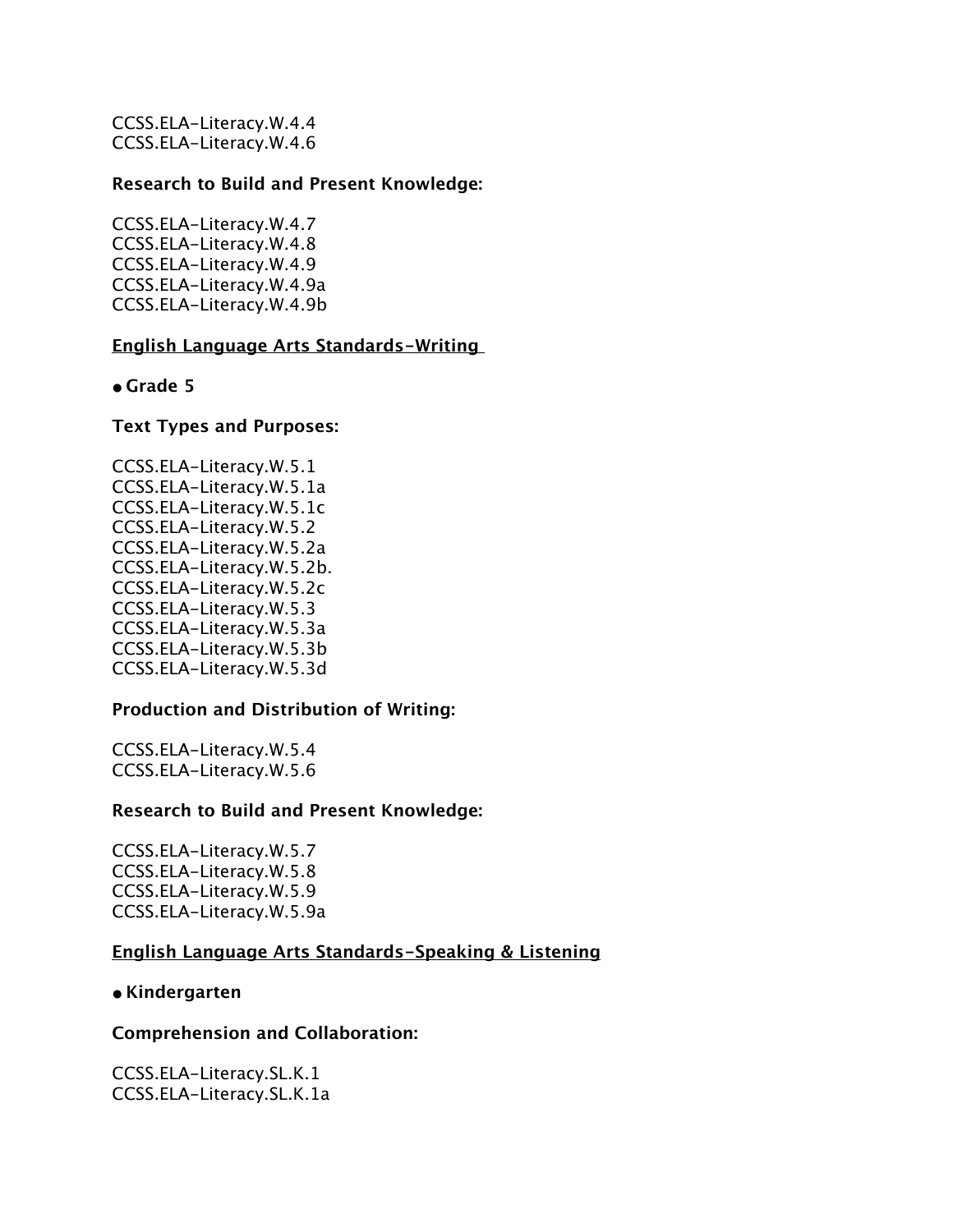CCSS.ELA-Literacy.SL.K.1b CCSS.ELA-Literacy.SL.K.2 CCSS.ELA-Literacy.SL.K.3

#### **Presentation of Knowledge and Ideas:**

CCSS.ELA-Literacy.SL.K.4 CCSS.ELA-Literacy.SL.K.5 CCSS.ELA-Literacy.SL.K.6

## **English Language Arts Standards-Speaking & Listening**

### **• Grade 1**

#### **Comprehension and Collaboration:**

CCSS.ELA-Literacy.SL.1.1 CCSS.ELA-Literacy.SL.1.1a CCSS.ELA-Literacy.SL.1.1b CCSS.ELA-Literacy.SL.1.1c CCSS.ELA-Literacy.SL.1.2 CCSS.ELA-Literacy.SL.1.3

#### **Presentation of Knowledge and Ideas:**

CCSS.ELA-Literacy.SL.1.4 CCSS.ELA-Literacy.SL.1.5 CCSS.ELA-Literacy.SL.1.6

### **English Language Arts Standards-Speaking & Listening**

#### **• Grade 2**

### **Comprehension and Collaboration:**

CCSS.ELA-Literacy.SL.2.1 CCSS.ELA-Literacy.SL.2.1a CCSS.ELA-Literacy.SL.2.1b CCSS.ELA-Literacy.SL.2.1c CCSS.ELA-Literacy.SL.2.2 CCSS.ELA-Literacy.SL.2.3

#### **Presentation of Knowledge and Ideas:**

CCSS.ELA-Literacy.SL.2.4 CCSS.ELA-Literacy.SL.2.6

### **English Language Arts Standards-Speaking & Listening**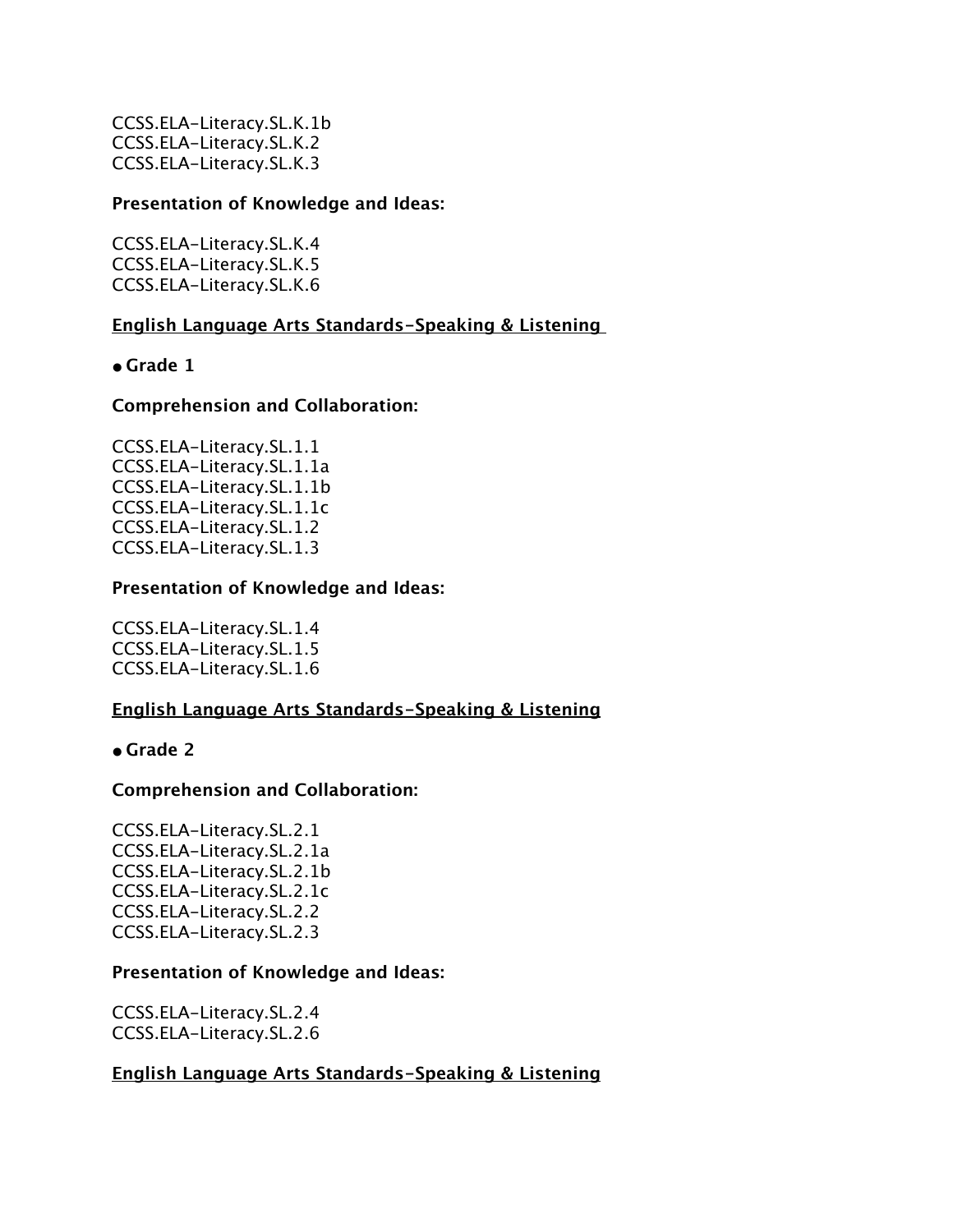## **• Grade 3**

#### **Comprehension and Collaboration:**

CCSS.ELA-Literacy.SL.3.1 CCSS.ELA-Literacy.SL.3.1a CCSS.ELA-Literacy.SL.3.1b CCSS.ELA-Literacy.SL.3.1c CCSS.ELA-Literacy.SL.3.1d CCSS.ELA-Literacy.SL.3.2 CCSS.ELA-Literacy.SL.3.3

#### **Presentation of Knowledge and Ideas:**

CCSS.ELA-Literacy.SL.3.4 CCSS.ELA-Literacy.SL.3.6

### **English Language Arts Standards-Speaking & Listening**

#### **• Grade 4**

#### **Comprehension and Collaboration:**

CCSS.ELA-Literacy.SL.4.1 CCSS.ELA-Literacy.SL.4.1a CCSS.ELA-Literacy.SL.4.1b CCSS.ELA-Literacy.SL.4.1c CCSS.ELA-Literacy.SL.4.1d CCSS.ELA-Literacy.SL.4.2 CCSS.ELA-Literacy.SL.4.3

#### **Presentation of Knowledge and Ideas:**

CCSS.ELA-Literacy.SL.4.4 CCSS.ELA-Literacy.SL.4.6

### **English Language Arts Standards-Speaking & Listening**

## **• Grade 5**

#### **Comprehension and Collaboration**

CCSS.ELA-Literacy.SL.5.1 CCSS.ELA-Literacy.SL.5.1a CCSS.ELA-Literacy.SL.5.1b CCSS.ELA-Literacy.SL.5.1c CCSS.ELA-Literacy.SL.5.1d CCSS.ELA-Literacy.SL.5.2 CCSS.ELA-Literacy.SL.5.3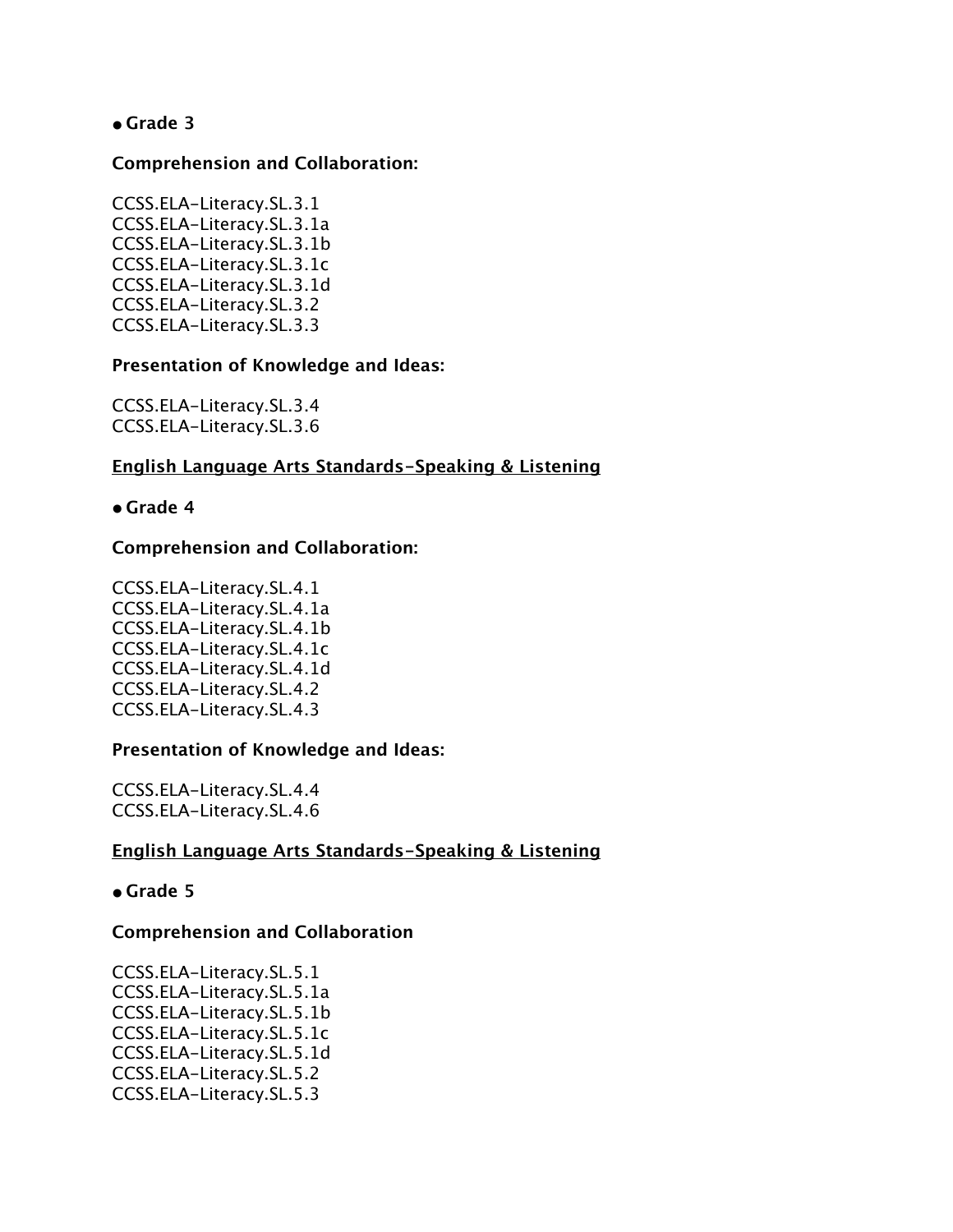#### **Presentation of Knowledge and Ideas:**

CCSS.ELA-Literacy.SL.5.4 CCSS.ELA-Literacy.SL.5.6

### **English Language Arts Standards-Language**

#### **• Kindergarten**

## **Conventions of Standard English**

CCSS.ELA-Literacy.L.K.1 CCSS.ELA-Literacy.L.K.1d CCSS.ELA-Literacy.L.K.1f

### **Vocabulary Acquisition and Use:**

CCSS.ELA-Literacy.L.K.4 CCSS.ELA-Literacy.L.K.4a CCSS.ELA-Literacy.L.K.5c CCSS.ELA-Literacy.L.K.5d CCSS.ELA-Literacy.L.K.6

### **English Language Arts Standards-Language**

#### **• Grade 1**

### **Conventions of Standard English:**

CCSS.ELA-Literacy.L.1.1 CCSS.ELA-Literacy.L.1.1j CCSS.ELA-Literacy.L.1.2

#### **Vocabulary Acquisition and Use:**

CCSS.ELA-Literacy.L.1.4 CCSS.ELA-Literacy.L.1.4a CCSS.ELA-Literacy.L.1.5 CCSS.ELA-Literacy.L.1.5c CCSS.ELA-Literacy.L.1.5d CCSS.ELA-Literacy.L.1.6

#### **English Language Arts Standards-Language**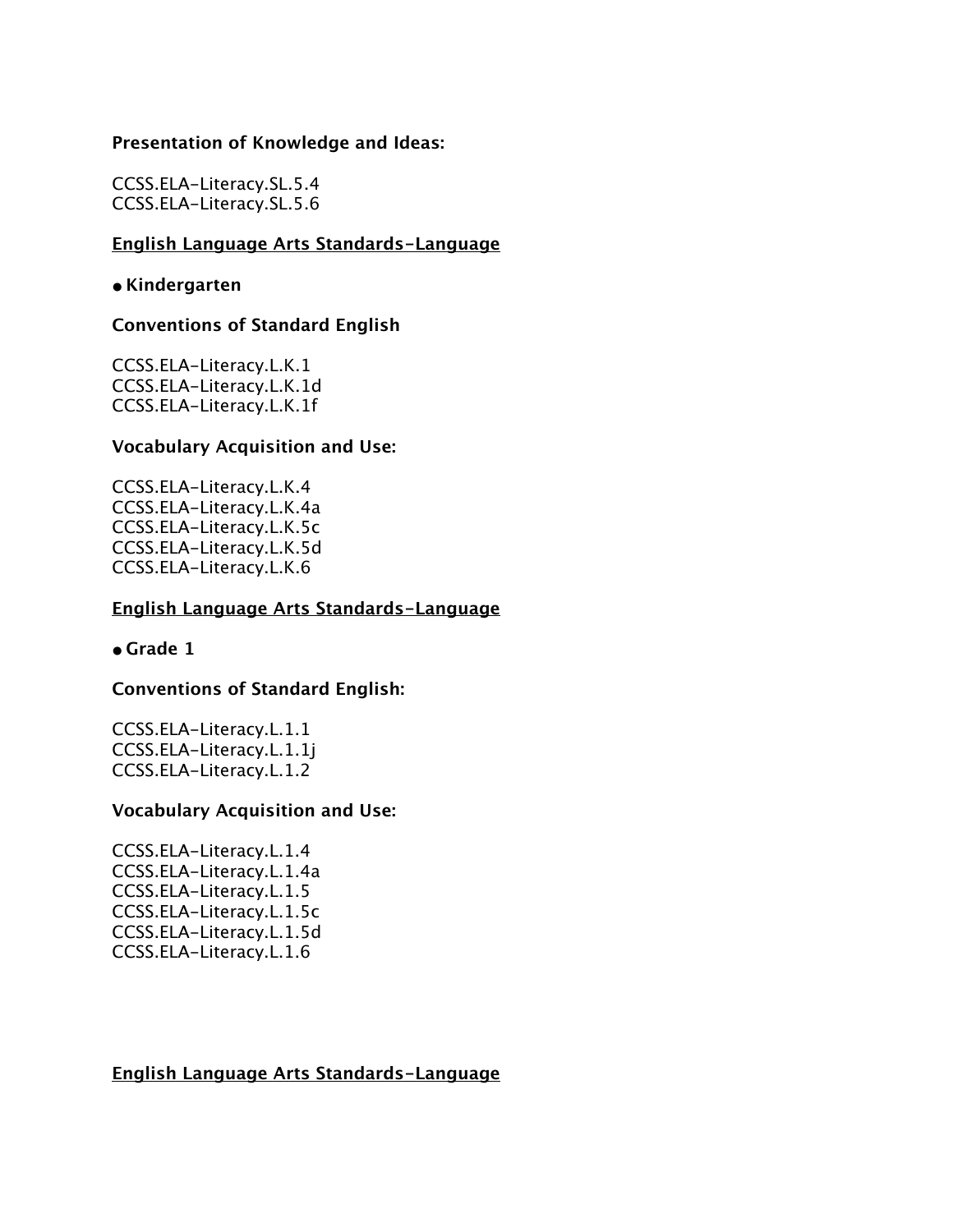## **• Grade 2**

#### **Conventions of Standard English**

CCSS.ELA-Literacy.L.2.1 CCSS.ELA-Literacy.L.2.1f CCSS.ELA-Literacy.L.2.2 CCSS.ELA-Literacy.L.2.2a CCSS.ELA-Literacy.L.2.2c

#### **Knowledge of Language:**

CCSS.ELA-Literacy.L.2.3 CCSS.ELA-Literacy.L.2.3a

#### **Vocabulary Acquisition and Use:**

CCSS.ELA-Literacy.L.2.4 CCSS.ELA-Literacy.L.2.4a CCSS.ELA-Literacy.L.2.4c CCSS.ELA-Literacy.L.2.5 CCSS.ELA-Literacy.L.2.5a CCSS.ELA-Literacy.L.2.5b CCSS.ELA-Literacy.L.2.6

### **English Language Arts Standards-Language**

#### **• Grade 3**

### **Conventions of Standard English**

CCSS.ELA-Literacy.L.3 CCSS.ELA-Literacy.L.3.1i CCSS.ELA-Literacy.L.3.2 CCSS.ELA-Literacy.L.3.2a CCSS.ELA-Literacy.L.3.2c

#### **Knowledge of Language:**

CCSS.ELA-Literacy.L.3.3 CCSS.ELA-Literacy.L.3.3a CCSS.ELA-Literacy.L.3.3b

#### **Vocabulary Acquisition and Use:**

CCSS.ELA-Literacy.L.3.4 CCSS.ELA-Literacy.L.3.4a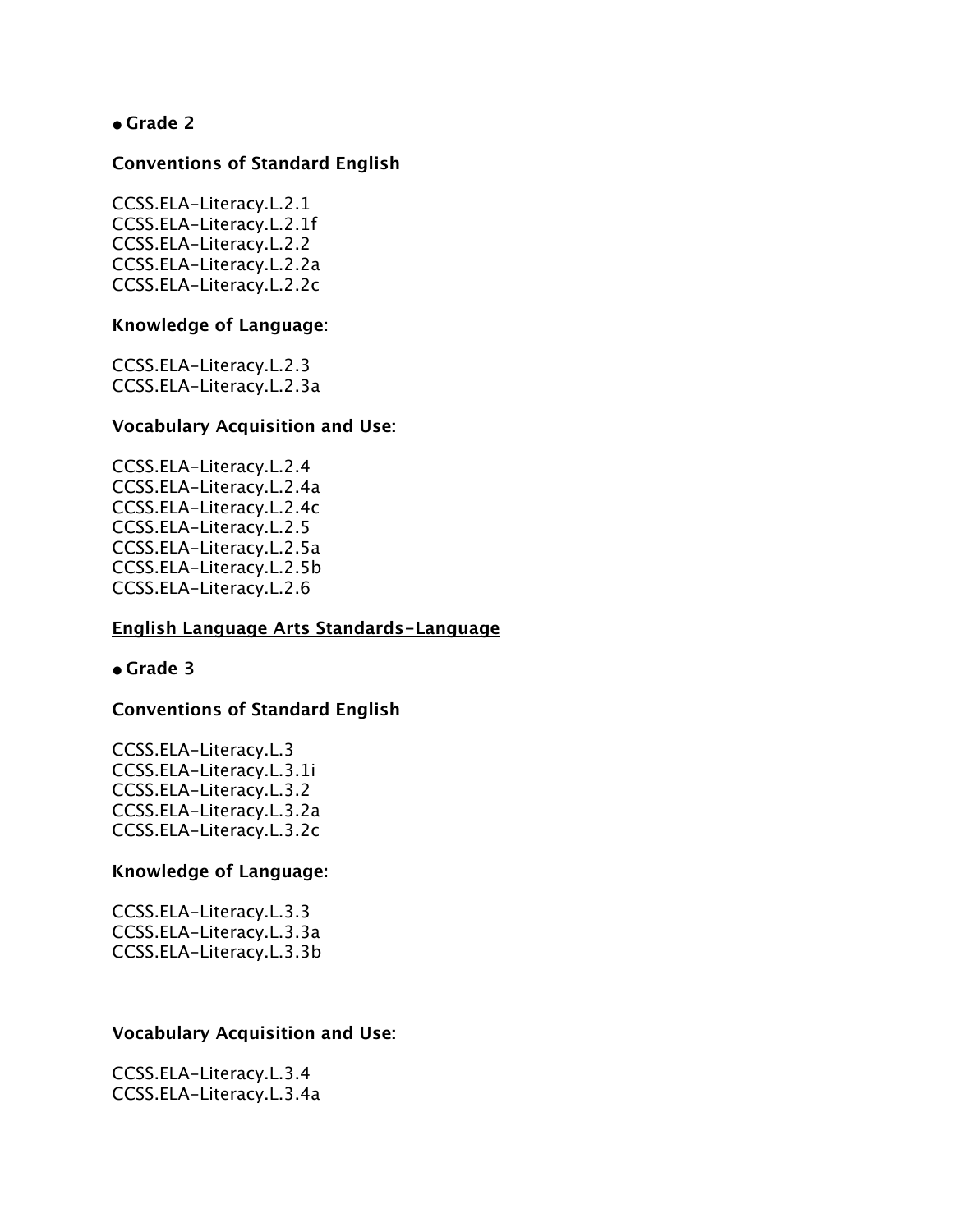CCSS.ELA-Literacy.L.3.4c. CCSS.ELA-Literacy.L.3.5 CCSS.ELA-Literacy.L.3.5a CCSS.ELA-Literacy.L.3.5b CCSS.ELA-Literacy.L.3.5c CCSS.ELA-Literacy.L.3.6

### **English Language Arts Standards-Language**

**• Grade 4**

## **Conventions of Standard English**

CCSS.ELA-Literacy.L.4.1 CCSS.ELA-Literacy.L.4.1f CCSS.ELA-Literacy.L.4.2 CCSS.ELA-Literacy.L.4.2a CCSS.ELA-Literacy.L.4.2b

## **Knowledge of Language:**

CCSS.ELA-Literacy.L.4.3 CCSS.ELA-Literacy.L.4.3a CCSS.ELA-Literacy.L.4.3c

### **Vocabulary Acquisition and Use:**

CCSS.ELA-Literacy.L.4.4 CCSS.ELA-Literacy.L.4.4a CCSS.ELA-Literacy.L.4.4c CCSS.ELA-Literacy.L.4.5 CCSS.ELA-Literacy.L.4.5a CCSS.ELA-Literacy.L.4.5b CCSS.ELA-Literacy.L.4.6.

## **English Language Arts Standards-Language**

### **• Grade 5**

### **Conventions of Standard English**

CCSS.ELA-Literacy.L.5.1 CCSS.ELA-Literacy.L.5.2 CCSS.ELA-Literacy.L.5.2d

### **Knowledge of Language:**

CCSS.ELA-Literacy.L.5.3 CCSS.ELA-Literacy.L.5.3a